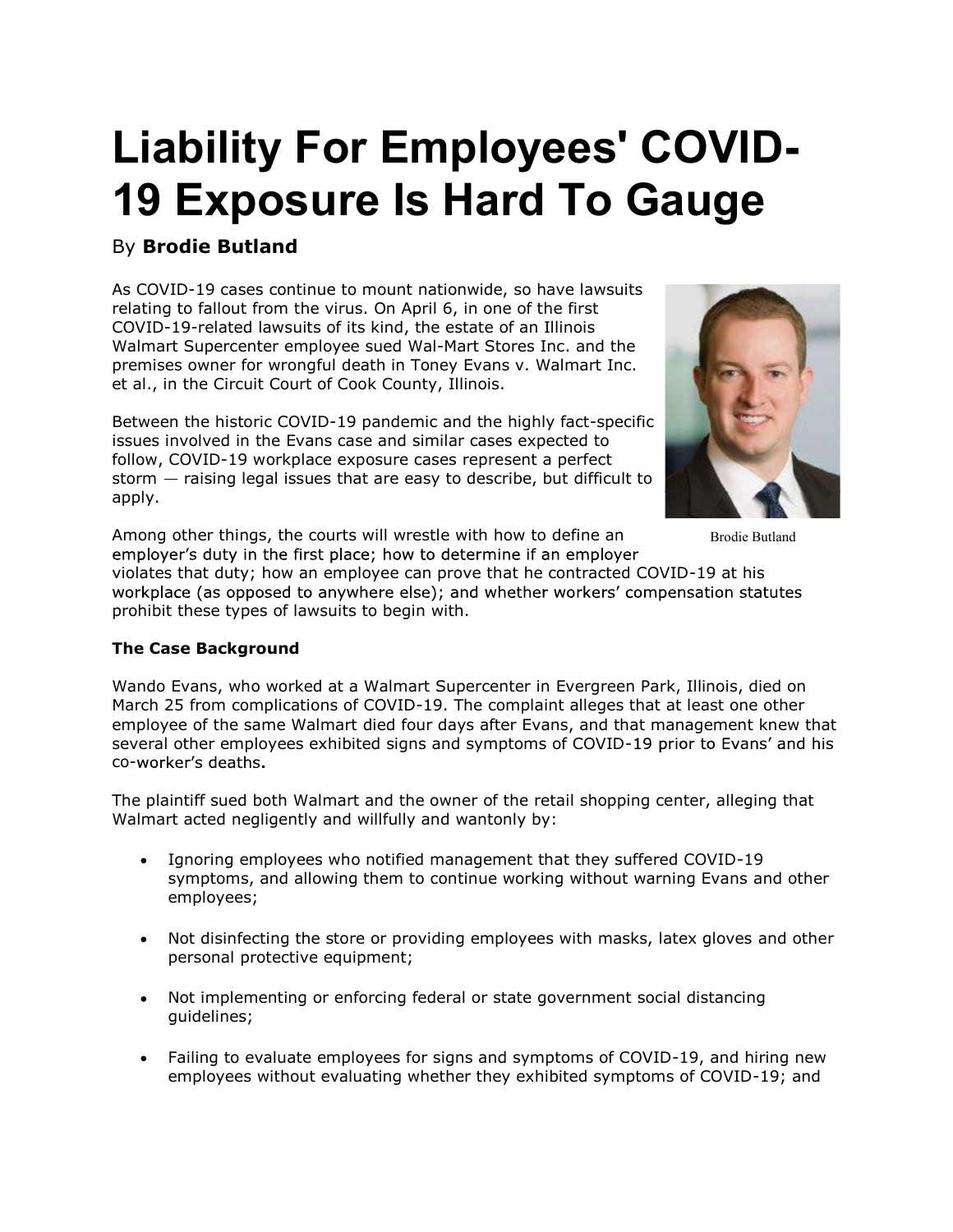Not following recommendations by the U.S. Center for Disease Control and Prevention, such as developing a disease response plan, implementing infection prevention measures, providing employees with antibacterial soaps and wipes, or developing procedures for prompt identification and isolation of sick people.

The plaintiff also alleged negligence by the owner of the shopping center for:

- Not closing the Walmart Supercenter and adjacent businesses, where it should have  $\bullet$ known that the high volume retail facility would greatly increase the risk of infection;
- Not inspecting, cleaning or sterilizing the interior or exterior of the Walmart building;
- Failing to impose procedures or guidelines on Walmart and its customers to prevent the spread of COVID-19;
- Not implementing or enforcing federal or state government social distancing  $\bullet$  . guidelines; and
- Failing to follow CDC regulations and guidelines to prevent COVID-19 infection at commercial buildings and premises.

# The Legal Issues

Needless to say, the validity of the lawsuit cannot be predicted at this early stage. But it is clear that the case raises significant legal issues, including:

# Is COVID-19 infection covered by the Illinois Workers' Compensation Act?

One of the initial questions in workplace COVID-19 cases will be whether the plaintiff can bring a lawsuit against his employer in the first place. Illinois, like nearly all states, has established a workers' compensation system that compensates employees for "accidental injuries sustained ... arising out of and in the course of [his] employment."[1]

In turn, workers' compensation preempts all common law and statutory claims against the employer aside from narrow exceptions.[2] Thus, if an employee suffers accidental injury arising out of and in the course of his employment, the Illinois Workers' Compensation Act is his exclusive remedy.

Because employers can limit their exposure and litigation expenses in workers' compensation proceedings, workers' compensation preemption is likely to become a major issue in COVID-19 workplace exposure cases. As an initial matter, courts must determine whether COVID-19 infection is an injury "arising out of and in the course of employment."

In this case, the plaintiff alleges that Evans contracted COVID-19 while at work, which would seem to bring the claim squarely within the act. That said, disease infection is the result of outside forces, and is not the type of injury normally associated with working at a retail store. Whether COVID-19 infection is sufficiently related to employment to fall under a state's workers' compensation law may be resolved differently among the states.

The plaintiff may be able to proceed with the lawsuit if Evans' death was within the scope of employment and was not accidental. Employees normally have to clear a high bar to show that workplace injuries are not accidental, and the inquiry is highly fact-specific.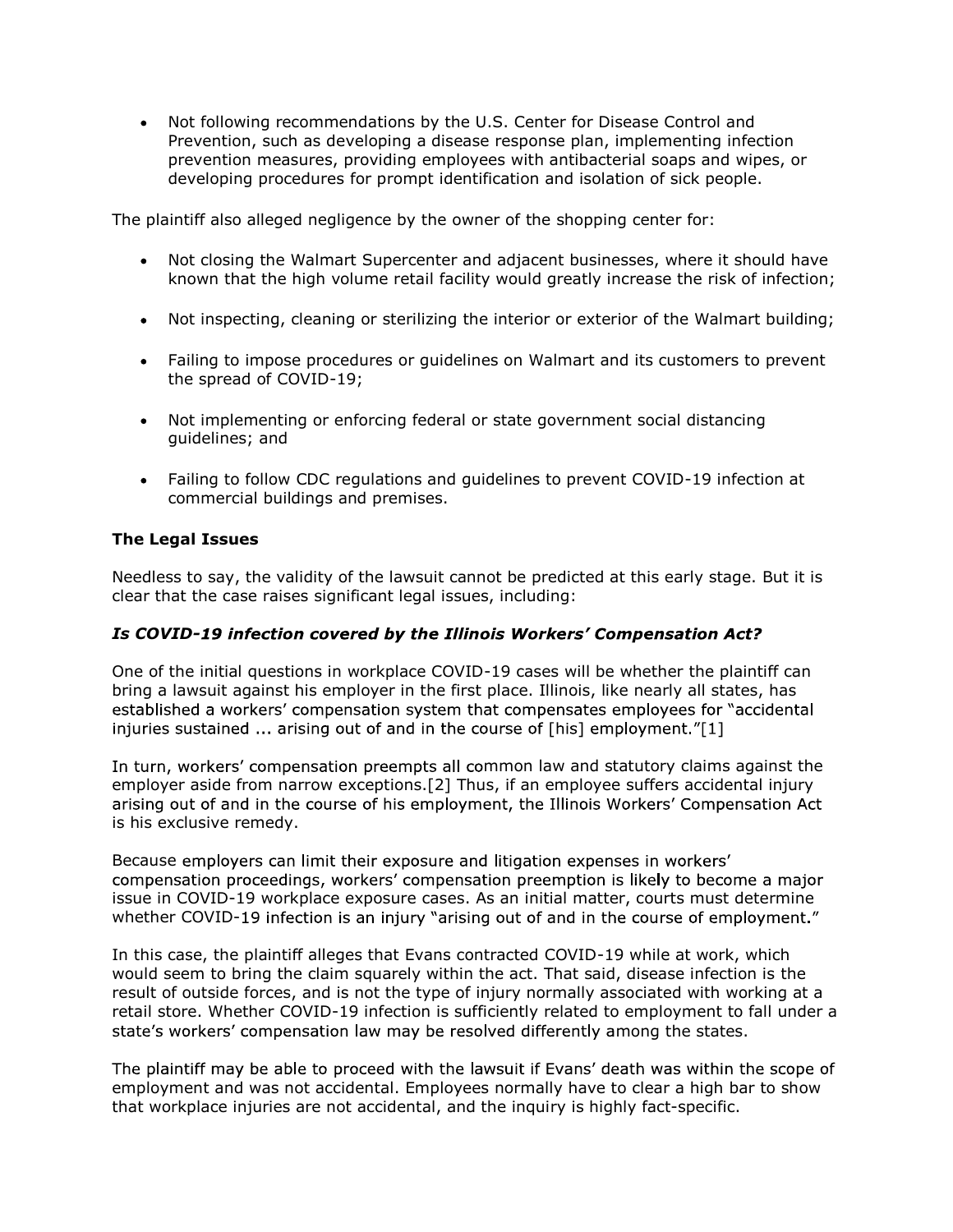In Illinois, for example, a workplace injury is not accidental if an employer directed or authorized it to occur, and willful and wanton actions are generally deemed accidental.[3] Ohio similarly holds that its workers' compensation statutes preempt torts unless an employer acts with a specific intent to cause injury.[4]

To avoid workers' compensation preemption in this case, the plaintiff pleaded that Walmart acted negligently, and also willfully and wantonly. But whether that will be enough is yet to be seen.

### How can the plaintiff establish causation?

COVID-19 is highly contagious, and the nature of COVID-19 transmission (especially asymptomatic transmission) will likely complicate the plaintiff's ability to prove that Evans contracted COVID-19 while working at Walmart, as a result of Walmart's breach of duty.

The challenge of establishing how Evans was infected will be compounded by the difficulty in proving what particular shortcoming by Walmart (or the landlord) caused his infection, and what prophylactic measures could have prevented it.

# What is reasonable care in the context of the COVID-19 pandemic?

Negligence is an absence of reasonable care, and a defendant acts negligently when it fails to act as the reasonable, prudent person would under similar circumstances. Defining "reasonable care" and determining whether it is breached will be difficult under the unprecedented circumstances posed by workplace COVID-19 infections. As just a few examples of complicating factors in this case:

- Walmart, like many other large retailers that sell food and other necessary goods, is  $\bullet$ an essential business, and closure or overly restrictive operations may not be realistic or socially desirable.
- Federal, state and local directives and recommendations have changed and sometimes have been inconsistent. Further, individuals may have contracted COVID-19 before those directives and recommendations were announced.
- Infection rates differ across the country, and reasonable protective measures for a store may vary with location.
- Some protective measures  $-$  such as personal protective equipment  $-$  may be prohibitively difficult to procure, in light of supply shortages and greater needs elsewhere, and testing also has been difficult to obtain.
- Spread by asymptomatic individuals complicates defining reasonableness in identifying infected employees and customers and preventing transmission.
- In this case, the plaintiff sued both the landlord and the tenant (Walmart)  $-$  but it is unclear where, precisely, the duties of Walmart end and the duties of the landlord begin vis-à-vis a third party.

In short, COVID-19 exposure cases may involve unprecedented difficulties in defining a duty under state law, and in determining whether a business has violated that duty.